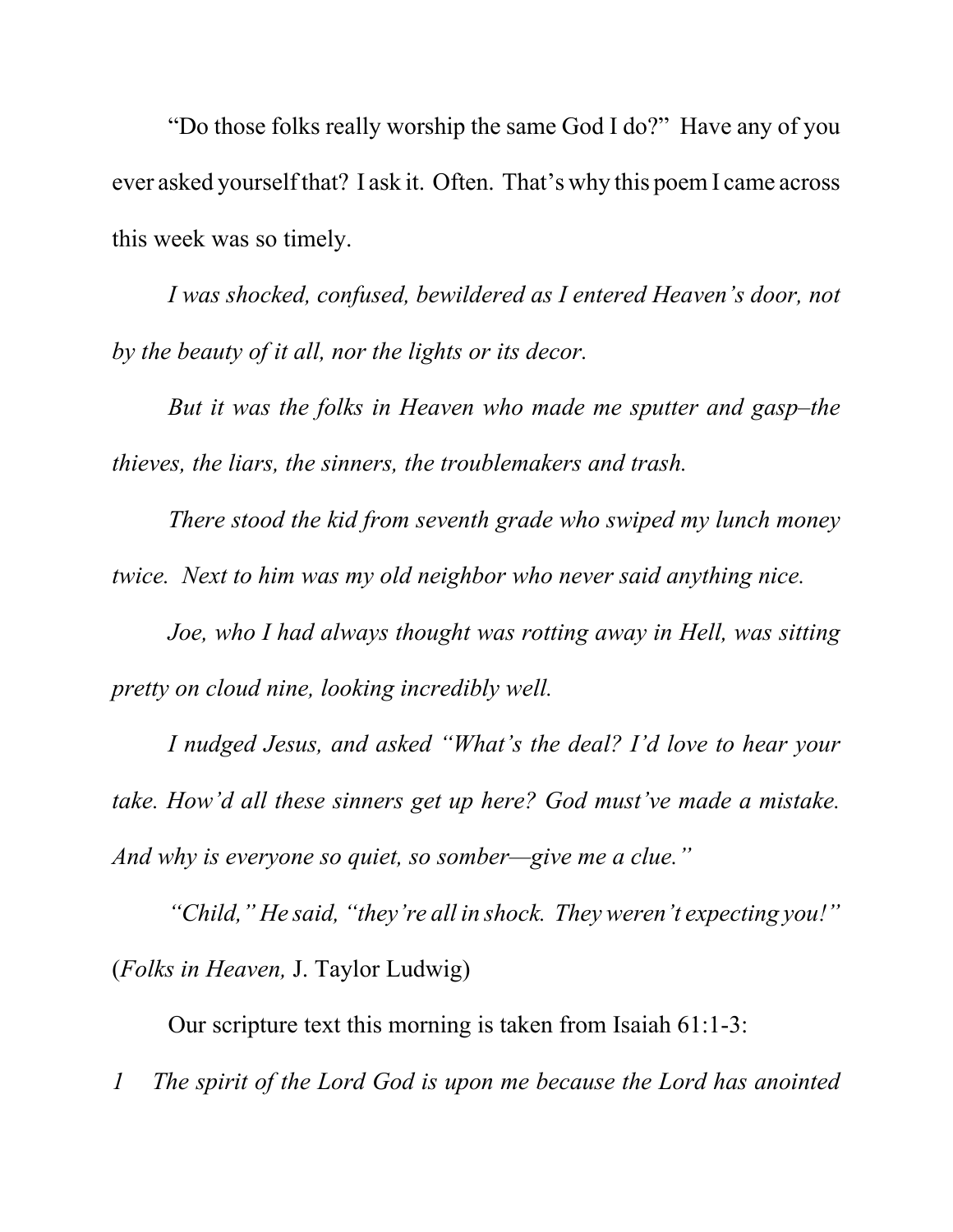*me; he has sent me to bring good news to the oppressed, to bind up the brokenhearted, to proclaim liberty to the captives and release to the prisoners,*

*2 to proclaim the year of the Lord's favor and the day of vengeance of our God, to comfort all who mourn,*

*3 to provide for those who mourn in Zion— to give them a garland instead of ashes, the oil of gladness instead of mourning, the mantle of praise instead of a faint spirit. They will be called oaks of righteousness, the planting of the Lord, to display his glory.* 

This is Word of the Lord. Thanks be to God.

These words were written as the Jewish people began to return from exile, to their beloved Jerusalem. Yet the return wasn't quite what the people had hoped.

The nation was divided, leaders played to privilege, justice was for sale and iniquity persisted. And so to this, Isaiah speaks powerful words of hope, of God's favor and an overturning of the established social order.

After the events of the last several weeks, we're all in need of some good news and a sense of the Lord's favor. We've been broken hearted and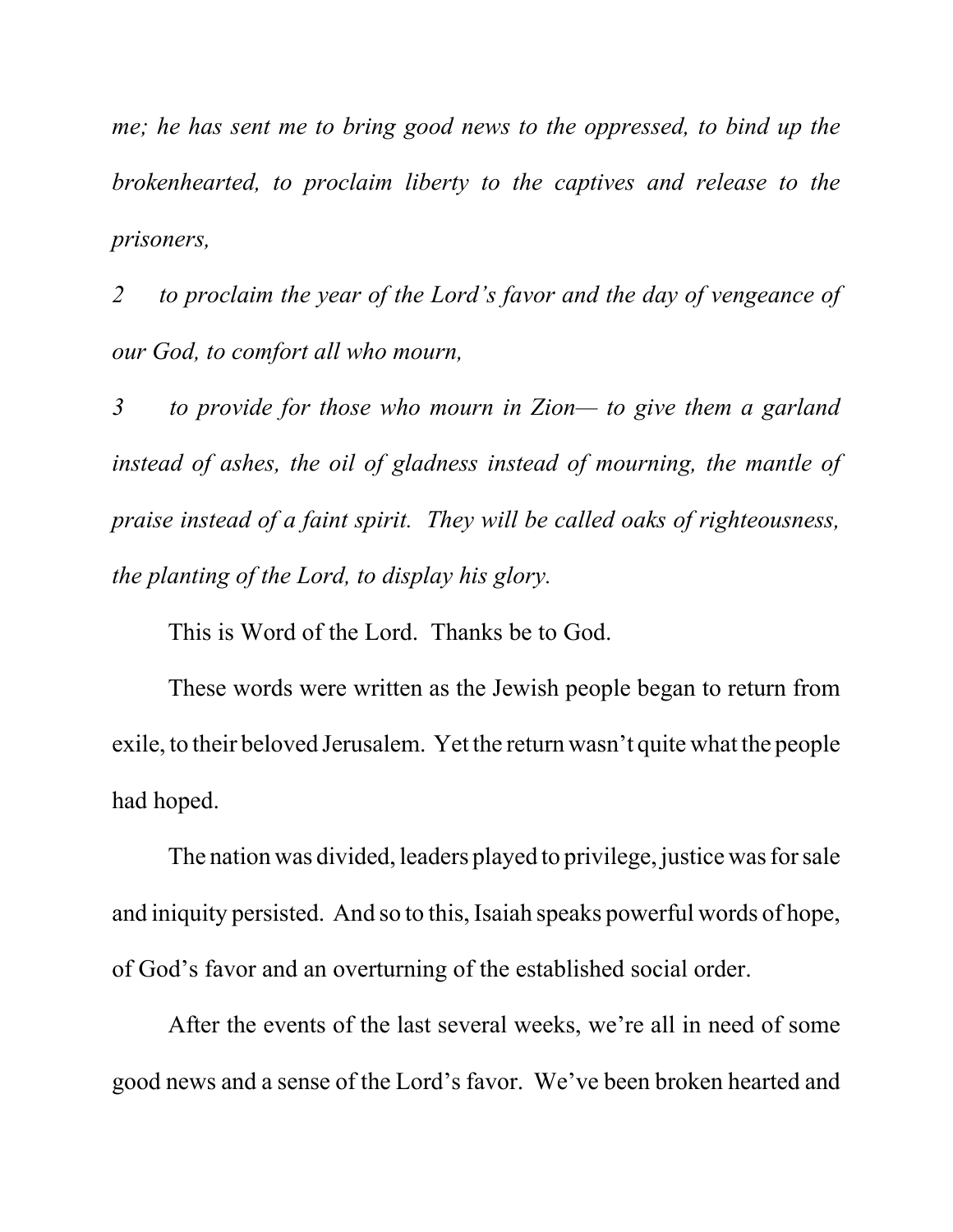have had cause to mourn: for the lost lives in Ukraine and Buffalo and in Uvalde.

This morning, we long for God's comfort, for the oil of gladness instead of mourning, and garland instead of ashes.

One of the old and magnificent castles of Ireland came to a strange end. It was the ancient home of the Castlereagh family, and was one of the most princely residences on the Emerald Isle.

But the home had fallen into decay and was no longer inhabited. The usual happened.

When the peasants wanted to repair a road, build a chimney, or pig sty, they'd scavenge stone from the fine old castle. After all, the stones were already cut, finished and fit. Best of all, they were available without having to dig and carry other stones for miles.

One day, Lord Londonderry, the last surviving descendant and heir of the Castlereagh family, visited the castle.

When he saw the state of his ancestral home, he determined to end immediately the robbery of the castle for its stones.

So, Lord Londonderry sent for his agent and gave orders for the castle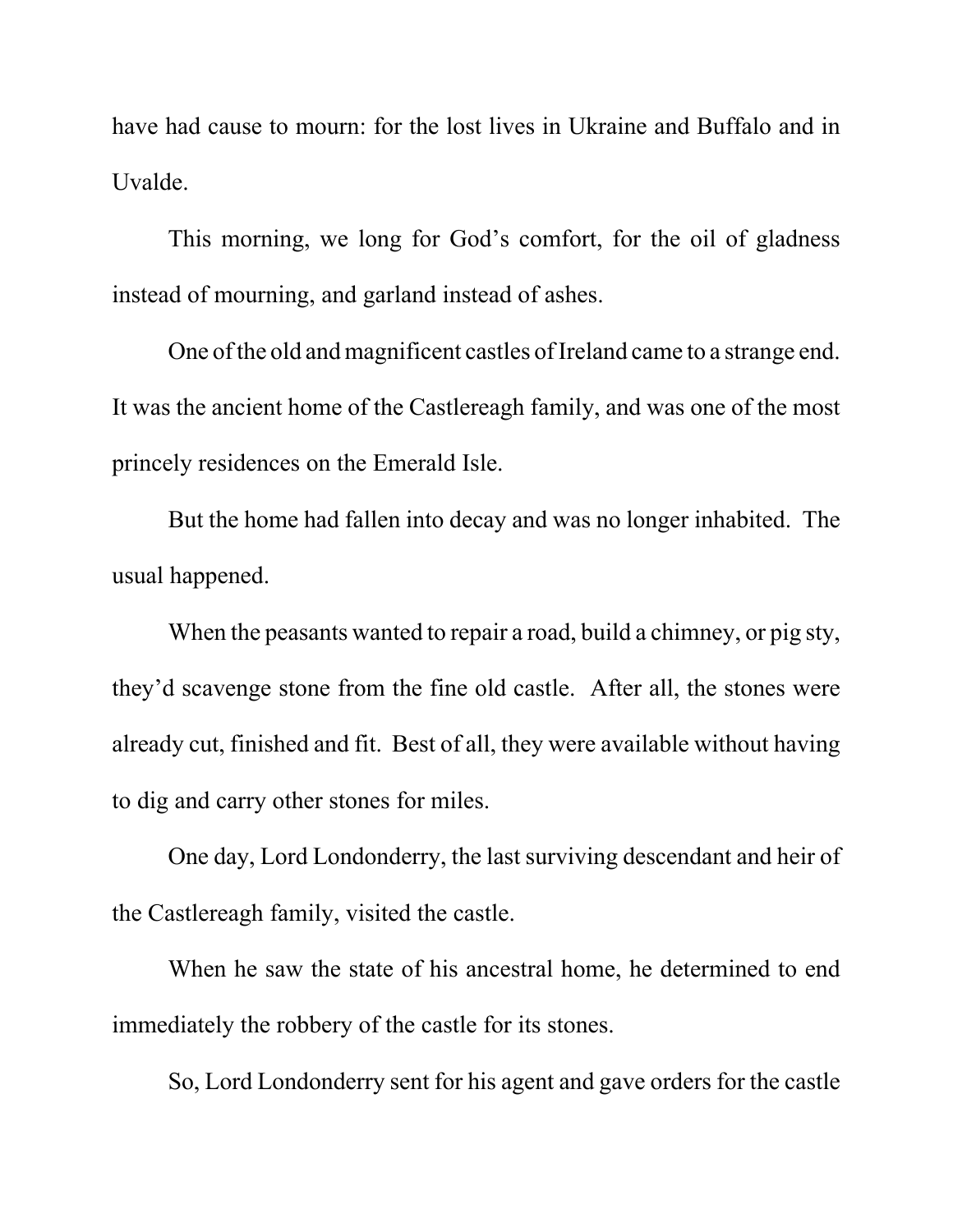to be enclosed with a six-feet wall to keep the trespassers out.

Afterwards, he then went on his way.

We, too, have put up some walls for what we thought would protect us. We've put a wall up on our Southern border.

There's also a wall for those who disagree on guns or abortion or healthcare or women's rights or sexual orientation or the death penalty or just about anything else we can disagree on.

And, how's that worked out for us? Well, it's of course, divided us into us and them. We're a divided nation.

So, let me ask you this: Are you brave enough, like Isaiah, to challenge the structures of power in our own society and bring good news to the oppressed, the outsiders, especially those we've walled off, rejected, and, for all intents and purposes, thrown away? For instance, are you willing to work to end racism in all its forms?

The great replacement theory that helped motivate the 18-year-old alleged gunman at a Buffalo supermarket last Saturday is often presented as nothing more than a fringe ideology.

But hear this: many have embraced the core fears at the heart of this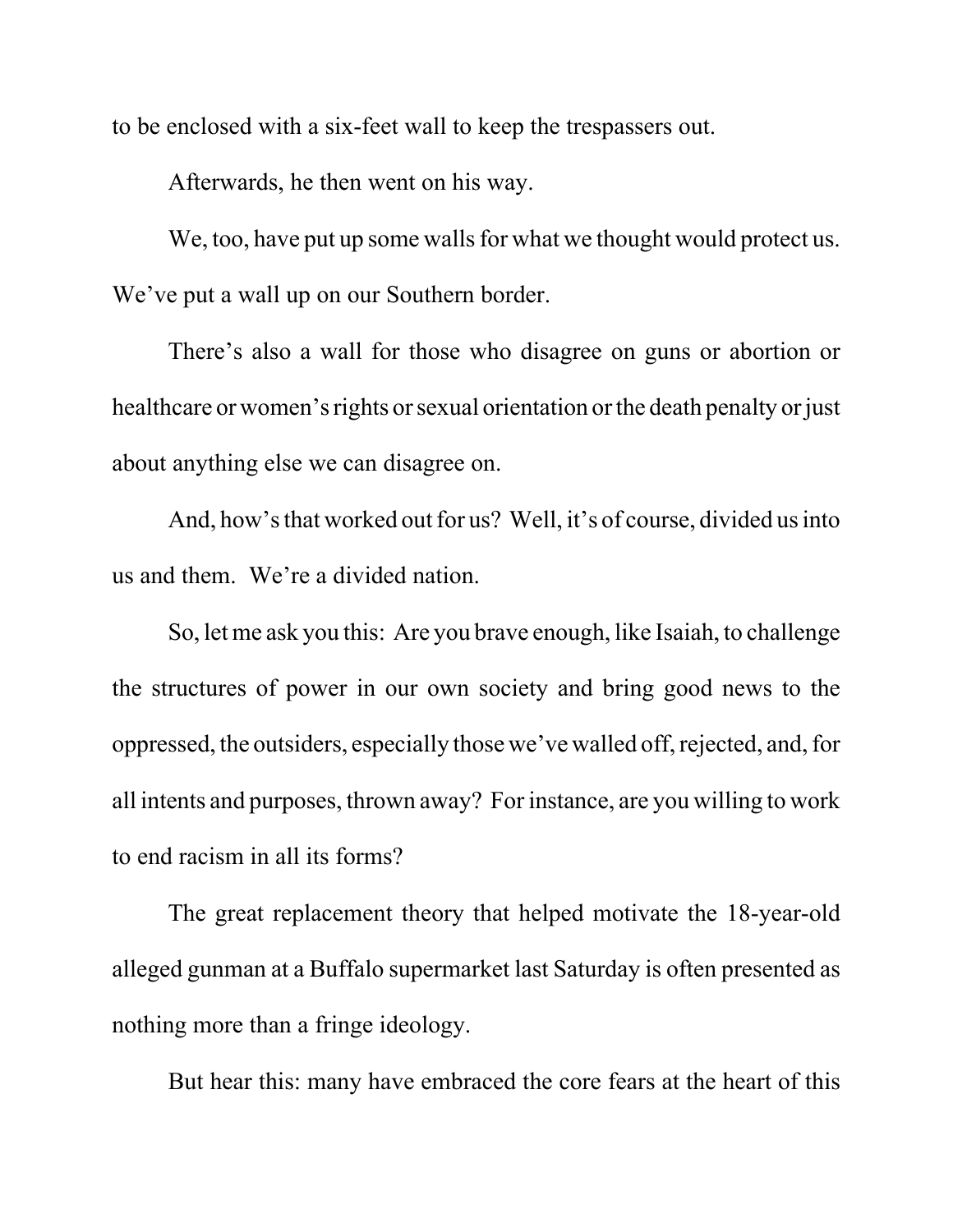demonic ideology as an organizing truth in their politics, their lives and their futures to explain a future that feels out of their control.

A recent poll found the great replacement theory has gone mainstream, with  $1/3$  of United States adults saying they think there's a deliberate effort to replace whites with minorities and immigrants in our country.

Some are working overtime to amplify the fear that white people are losing their place as the comfortable majority in the United States. That's why it's up to us white people to work overtime to fight and counter it.

My white sisters and brothers, do you have the courage to fight it? What about to call out racist comments when you hear them from friends, your parents, your children?

Black lives matter. But sometimes, someone will say in response, "All lives matter." And, they're right. All lives do matter. But, it logically follows that all lives will not matter until black lives matter, too.

I sincerely believe that we, with the help of the Holy Spirit of God, can be part of proclaiming a year of God's favor to all, of bringing good news of freedom to the oppressed. I've given just one example. There are many more.

In this morning's text, the prophet Isaiah also calls us to help bind up the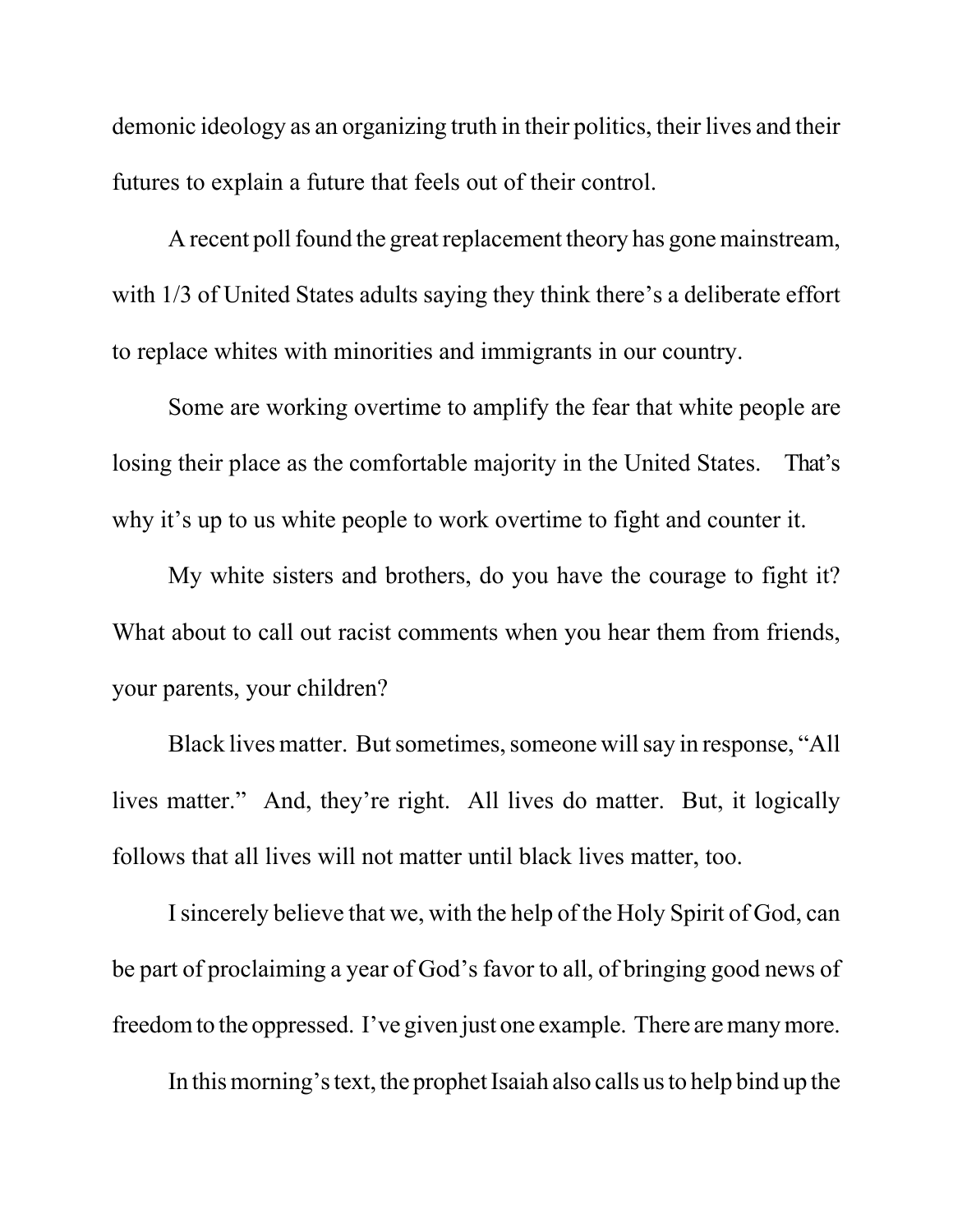brokenhearted and provide comfort to those who mourn.

In one fell swoop on Tuesday, an 18-year old in Uvalde with two AR style rifles snuffed out the jokes, dances and hamming it up for camera shots or TikTok videos at Robb Elementary School.

He killed the freshly minted honor roll recipients, aspiring athletes, basketball playera, and a softball second baseman. Their laughter and sass, their love of drawing, their accumulation of dollar bills for a trip to Disney World are all gone.

Grief is not something I learned about in a book or in a seminary class. It's something I've lived and experienced first hand too many times. Standing in the presence of other people's grief is part of my calling. I know what heartache sounds like. I imagine that you do, too.

And let me confess something to you, I dread the days ahead.

I've had my fill of thoughts and prayers and marches and protests and prayer vigils and lowered flags and all of the rest when there's yet another school shooting.

It's time we do something more concrete, to do all we can to stop them and make them less lethal.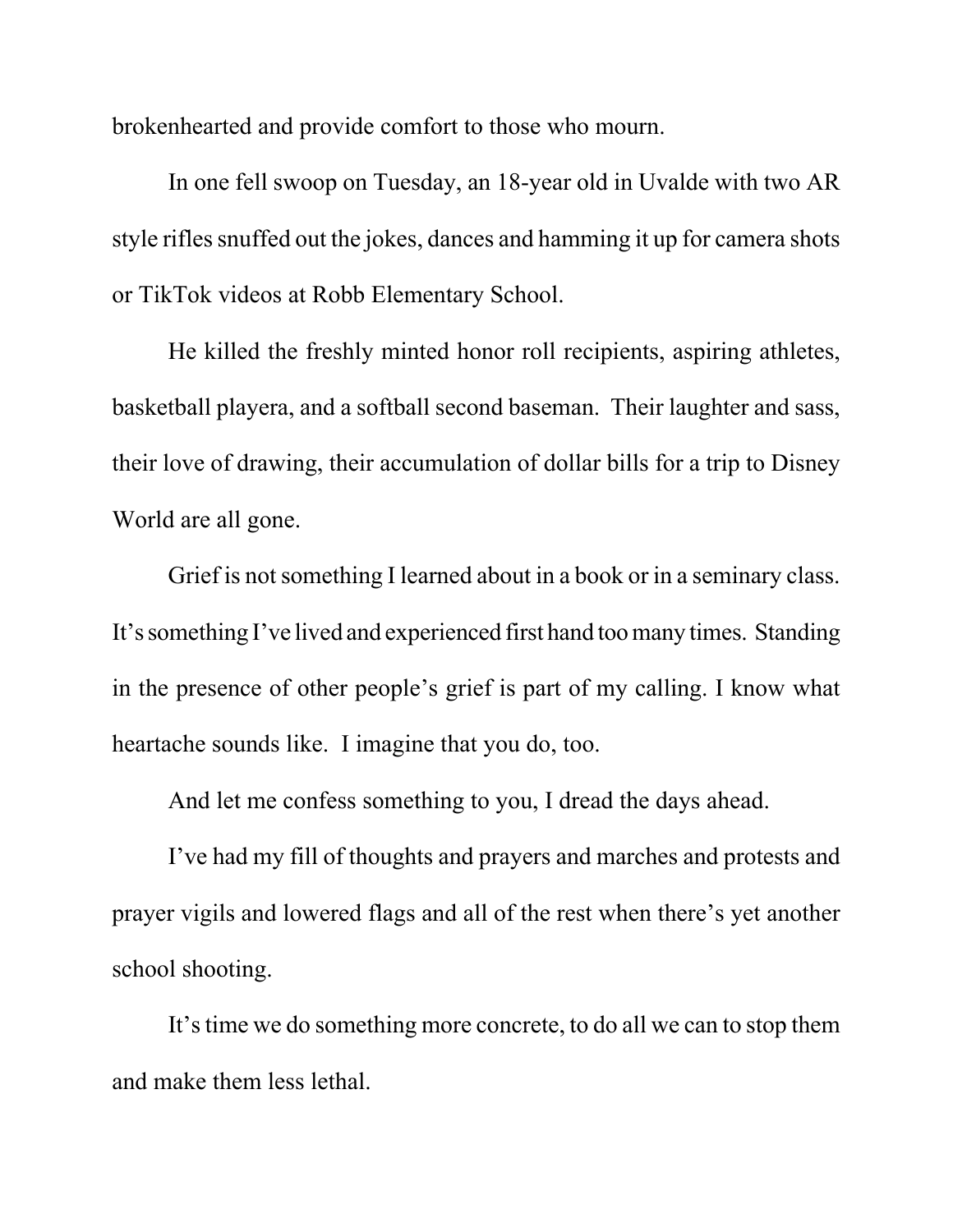But, instead, we've somehow gotten ourselves trapped into a pointless circle of finger-pointing, political stammering, and virtue posting, soon followed by . . . nothing. We've made the unbearable routine. And, active shooter drills in schools are the norm.

May God save us from empty promises, and instead give us and our leaders a backbone.

Perhaps we'll be compelled to watch the funerals and feel the weight of child-sized caskets this week.

May God make us look. And remember. And then give us strategies and guts and trust for each other. May God somehow, someway, someday very soon give us everything we need to free us from this violence.

Our nation is divided on this issue. But, this is an affliction to be cured, not a message to be managed by our political leaders.

It's a moral failure. We need some leaders who're profiles in courage. And, I need to say this: our faith ought to inform how we choose who to vote for as our leaders. Enough is enough.

I remember a few years ago when the rules started rolling out about smoking in public. I also remember most when the rules came out about not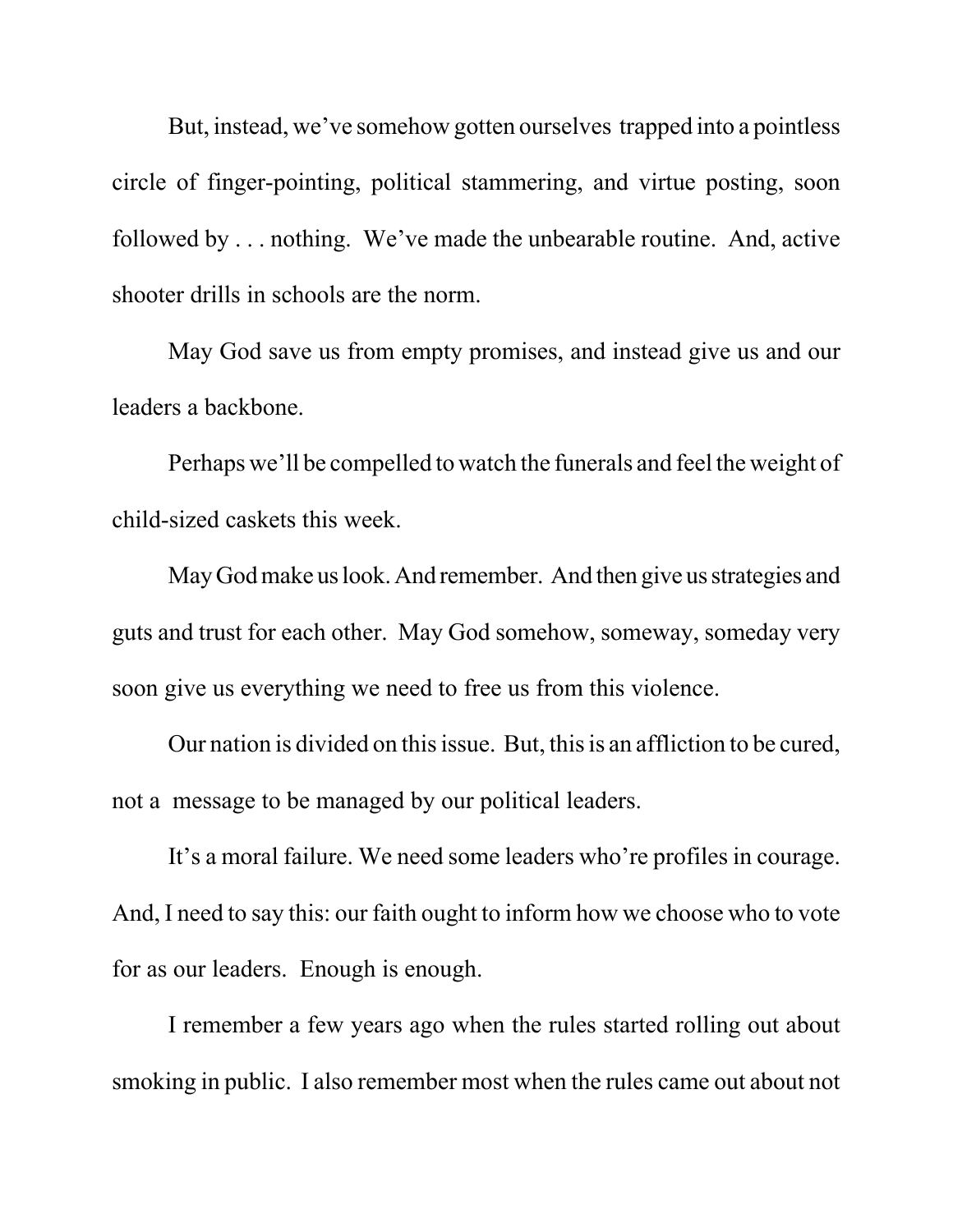smoking in bars. I said at the time, "It'll never happen." But, it did.

You see, we really can change for the better. Perhaps, we can make the guns of school shooting and other mass killings the cigarettes of the 21st century.

Perhaps it'd be good if God permanently imprints the images onto our too easily distracted minds of the mothers, fathers, sisters, brothers, uncles, aunts, grandmas and grandpas crying and missing their ten-year old this morning.

May God use us to bind up the broken-hearted and comfort those who mourn.

The prophet Isaiah, in chapter 61, also speaks of liberty. *"[T]he world is all messed up. The nation is sick. Trouble is in the land. Confusion all around. . . . But I know, somehow, that only when it is dark enough, can you see the stars. And I see God working in . . . a away that [folks], in some strange way, are responding — something is happening in our world.* 

*The masses of people are rising up. And wherever they are assembled today, . . . the cry is always the same — "We want to be free."* 

That's a quote from Dr. Martin Luther King Jr.'s "I've Been to the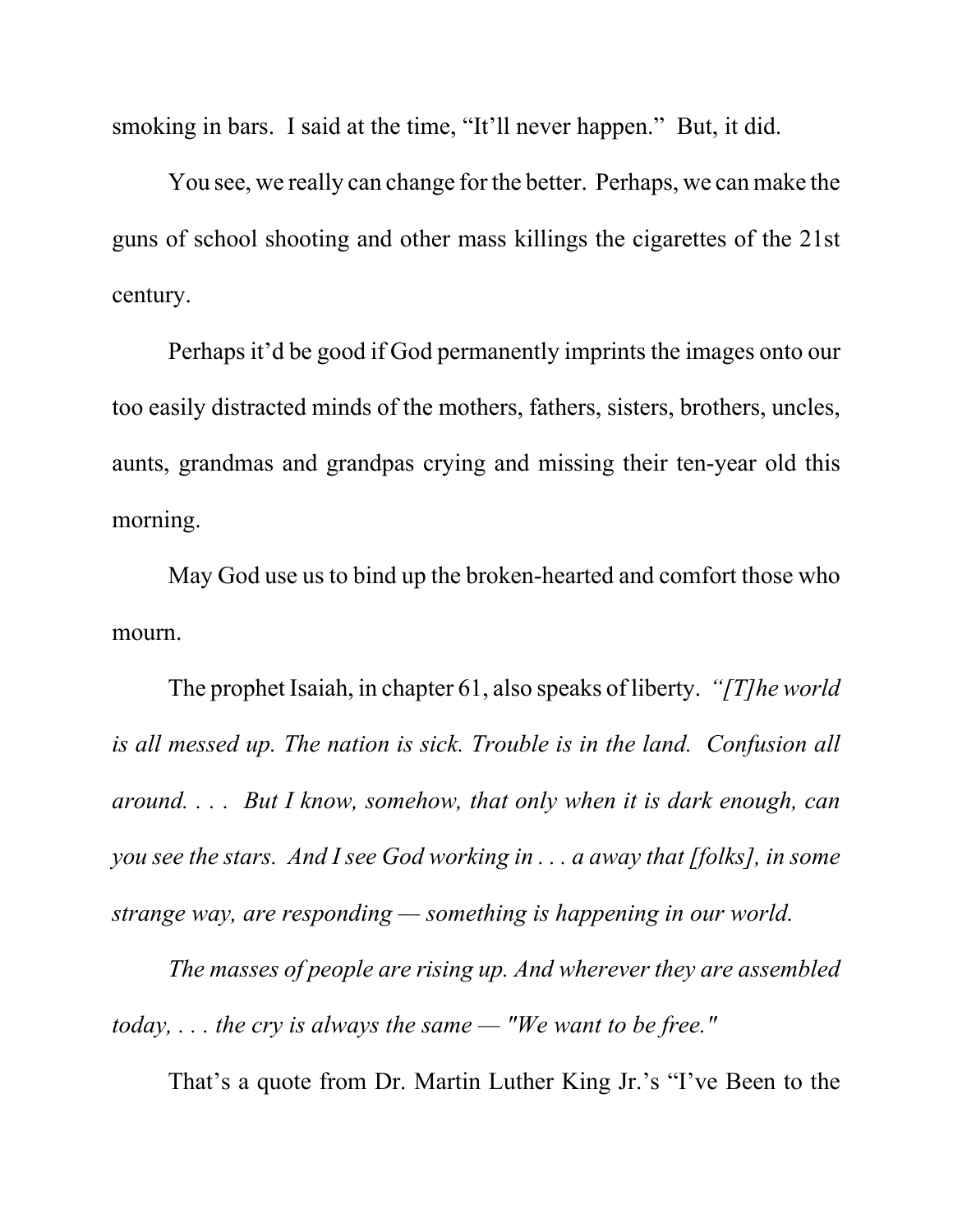Mountaintop" speech, which he delivered in support of the striking sanitation workers at Masonic Temple in Memphis, Tennessee on April 3, 1968 — the day before he was assassinated.

Bryan Stephenson told a powerful personal story last month here in Greenville at a United Ministries event. The story is also in his book, "Just Mercy." It's a story of his meeting a man on death law when he "was a twenty-three-year-old student at Harvard Law School working in Georgia on an internship, eager and inexperienced and worried that [he] was in over [his] head."

Here's Stephenson's story in his own words: *"I'm Henry," [the prisoner] said. . . .* 

*"I'm really sorry, I'm really sorry, uh . . . I can't tell you very much, but I don't know very much."*

*[Henry] looked at me worriedly. "Is everything all right with my case?"*

*"Oh, yes, sir. The lawyers . . . sent me down to tell you that . . . we don't have a lawyer for you yet, but you're not at risk of execution anytime in the next year. . . .*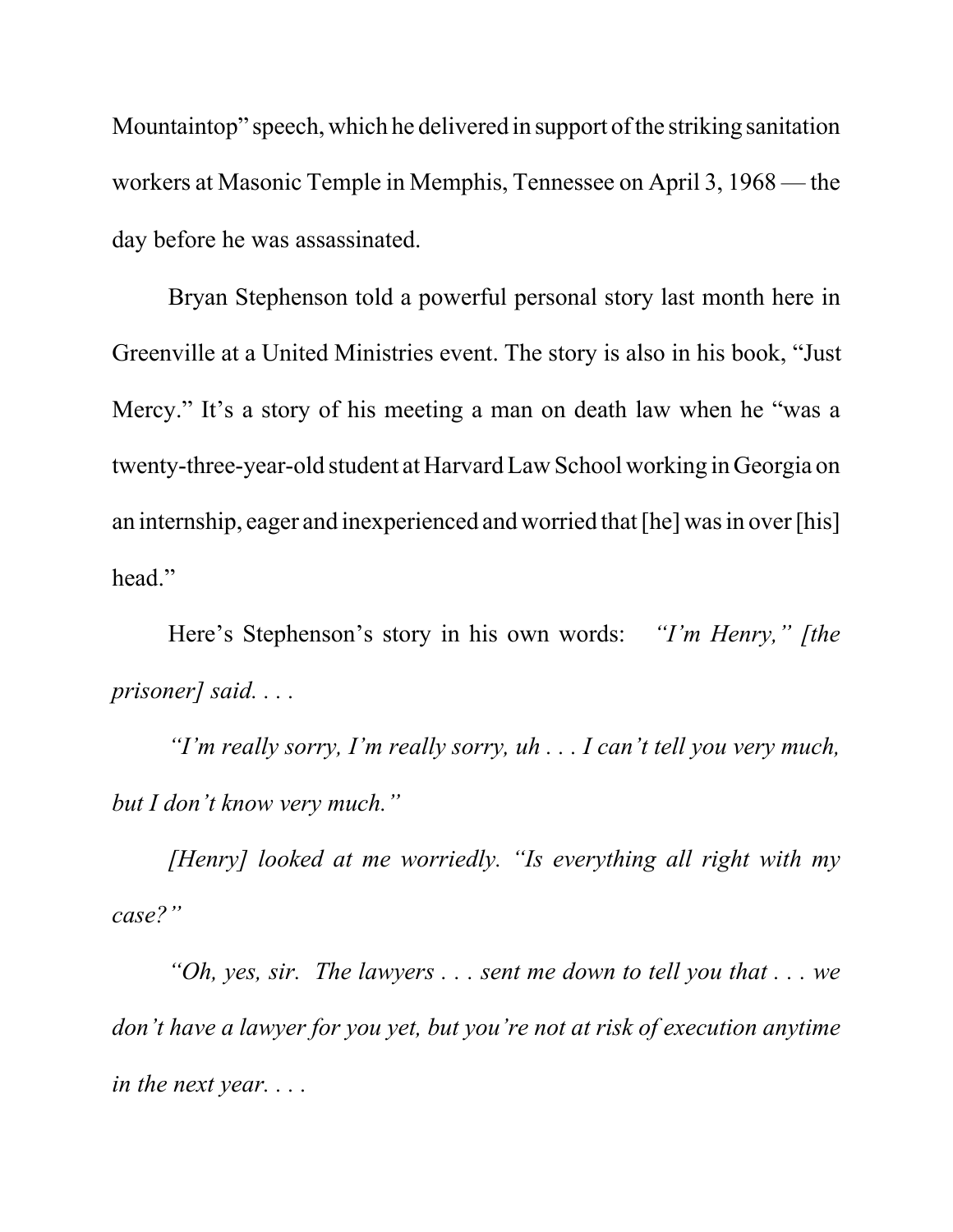*[Henry] . . . quickly grabb[ed] my hands.*

*"I'm not going to have an execution date anytime in the next year?" "No, sir. They said it would be at least a year before you get an execution date."* 

*Those words didn't sound very comforting to me. But Henry just squeezed my hands tighter and tighter. "Thank you, man. I mean, really, thank you! This is great news."*

*His shoulders unhunched, and he looked at me with intense relief in his eyes.*

*"You are the first person I've met in over two years after coming to death row who is not another death row prisoner or a death row guard. I'm so glad you're here, and I'm so glad to get this news."* 

*He exhaled loudly and seemed to relax.*

*"I've been talking to my wife on the phone, but I haven't wanted her to come and visit me or bring the kids because I was afraid they'd show up and I'd have an execution date. I just don't want them here like that. Now I'm going to tell them they can come and visit. Thank you!"*

*I was astonished that he was so happy. I relaxed, too, and we began*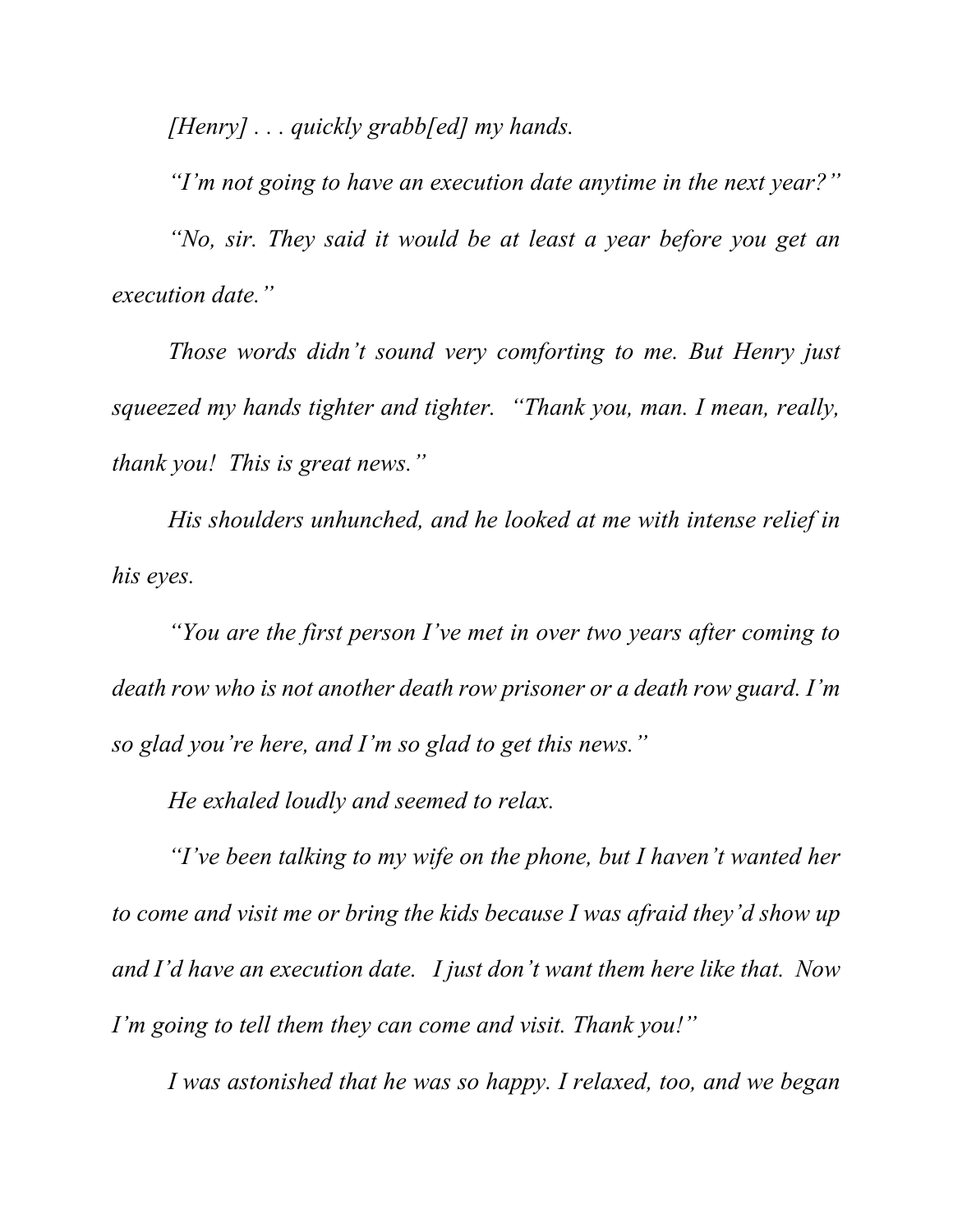*to talk. . . .* 

*We kept talking and talking, and it was only when I heard a loud bang on the door that I realized I'd stayed way past my allotted time for the legal visit. I looked at my watch. I'd been there three hours. . . .[A prison guard] began handcuffing Henry, pulling his hands together behind his back and locking them there.* 

*Then he roughly shackled Henry's ankles. The guard was so angry he put the cuffs on too tight. I could see Henry grimacing with pain.*

*I said, "I think those cuffs are on too tight. Can you loosen them, please?" . . . .* 

*Henry gave me a smile and said, "It's okay, Bryan. Don't worry about this. Just come back and see me again, okay?" . . . .* 

*He looked so calm. Then he did something completely unexpected. I watched him close his eyes and tilt his head back. I was confused by what he was doing, but then he opened his mouth and I understood. He began to sing. . . .*

*I'm pressing on, the upward way New heights I'm gaining, every day*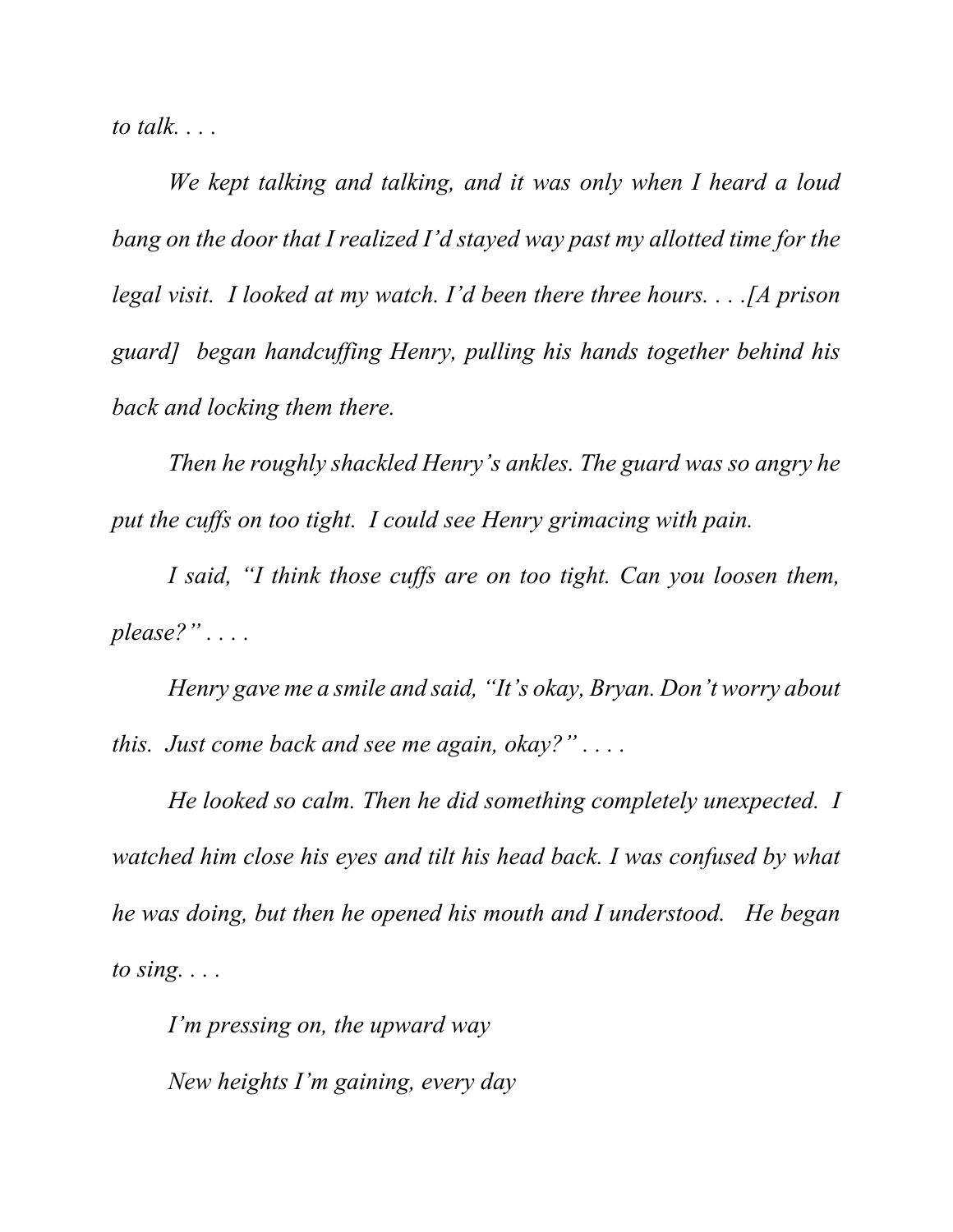## *Still praying as, I'm onward bound*

## *Lord, plant my feet on Higher Ground*

Although there was still a prison wall around Henry, God had set his spirit free.

Some of us are in a prison, too. One of my prisons is perfectionism. What's yours? Anger. Abuse. Addiction. Alcoholism. Pride. People pleasing. Unhealthy relationships. Whatever it is, God proclaims liberty to we captives and wants to release us from our prisons. God wants to set us free so that we can move on to higher ground.

Do you ever wonder, as the song Bronwyn sang earlier, what it would mean to be free? Free from the prisons that hold us and the walls that separate us. Free from racism and bigotry. Free from gun violence. Free from injustice.

As I mentioned earlier, Lord Londonderry instructed his agent to build a wall to protect his castle. Three or four years later, he returned. And, to his astonishment, the castle was gone. All that was left was a huge wall enclosing nothing. The Lord sent for his agent and demanded to know why his orders hadn't been carried out. Yet, his agent insisted they had.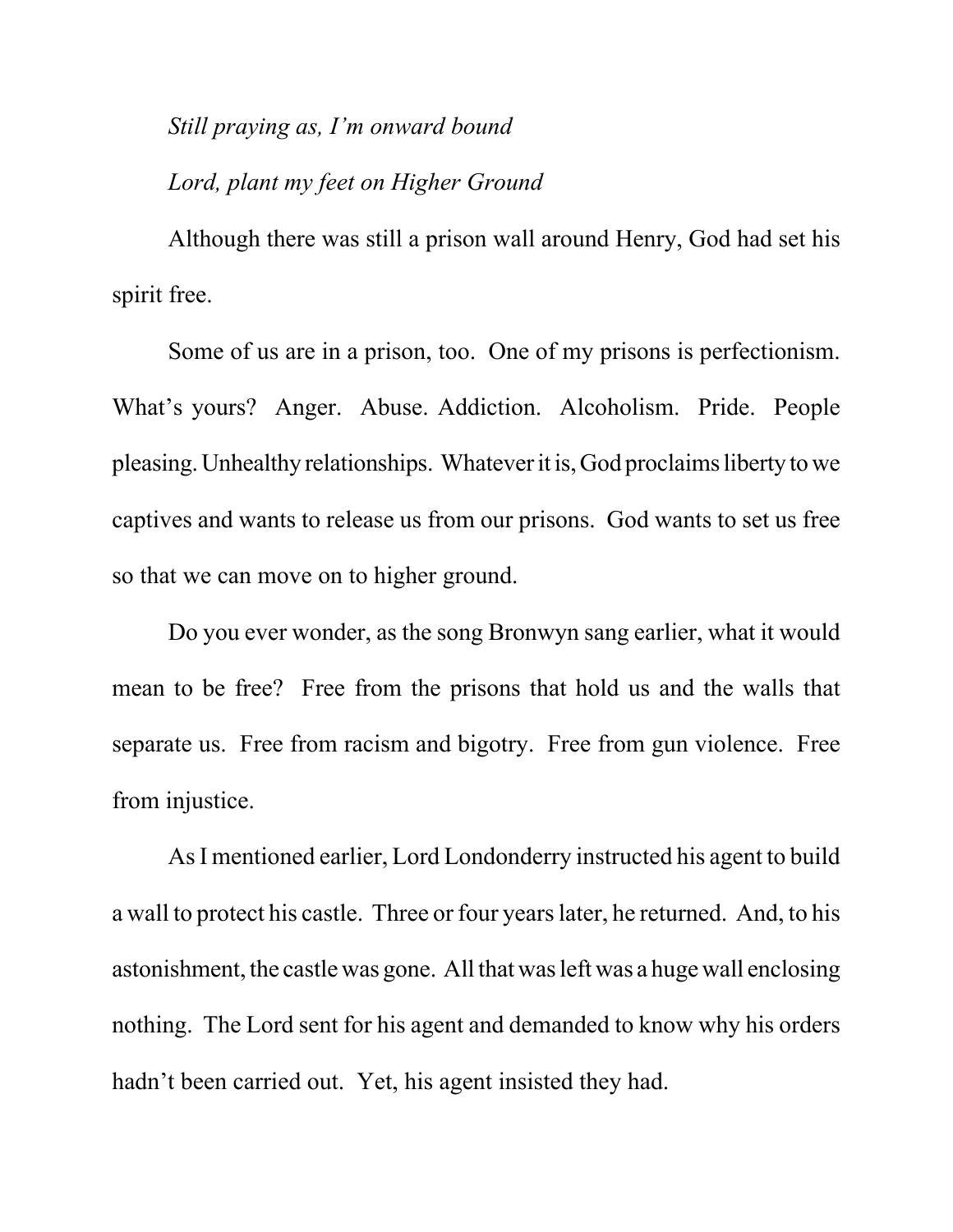"But, where's the castle?" Lord Londonderry asked.

"My Lord, I built the wall with the bricks from the castle. Was it for me to be going miles for bricks to build the wall when the finest stones in all of Ireland were already beside me?"

Lord Londonderry had his wall. But the wall, without the castle, meant nothing.

In continuing to build the walls that we build to separate us from those who are unlike us, walls concerning race, wall regarding guns, walls separating us from those who disagree with us, if we're not careful, we'll be in the ridiculous position of Lord Londonderry. We'll have a wall, but there'll be no castle. No country as we know it today.

I've long feared that if this country as we know it now ever comes to an end, it'll not be Russia's nuclear bomb or something such as that.

No, I think it'll be an inside job. Our biggest threat is not from without, but from within.

The constant sniping, accusing, and lying are doing untold damage to our country.

If our country comes to an end, it'll be because of the walls we put up